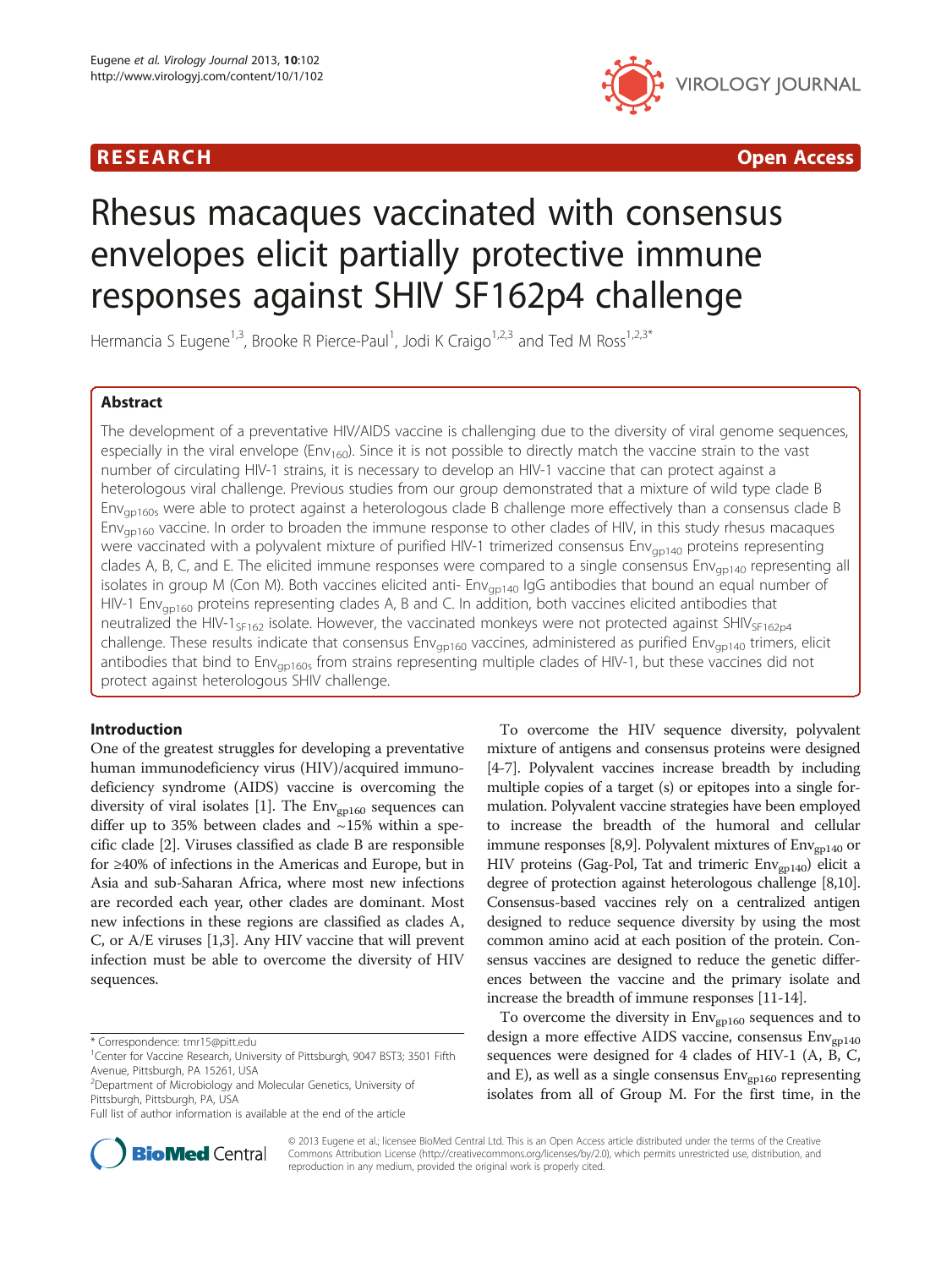<span id="page-1-0"></span>same study, consensus A, B, C, and E  $Env_{\text{gpl40}}$  sequences were used in a polyvalent vaccine mixture, and compared to a Con M  $Env_{\text{gpl60}}$ , to assess the ability to elicit a broadly reactive anti- $Env<sub>gpl60</sub>$  immune response. The immunological responses of the polyvalent mixture in vaccinated rhesus macaques were compared to that of the single Con M  $Env<sub>gpl40</sub>$  vaccine. Both vaccines elicited anti-Env immune responses against multiple clades of HIV; however neither vaccine strategy efficiently protected monkeys against a SHIV<sub>SF162p4</sub> challenge.

### Results

A

**KD** 

48

M

### Characterization of consensus envelopes

The goal of this study was to design a HIV  $Env_{gpl60}$  vaccine that elicits broadly reactive immune responses in an effort to overcome the inherent diversity in the  $Env<sub>gp160</sub>$ . Therefore, an HIV-1 group M consensus  $Env_{\text{gpl40}}$  vaccine was compared to a polyvalent mixture of clade consensus

B

 $\mathcal{C}$ 

E

 $Env<sub>gpl40s</sub>$  representing 4 individual clades of HIV-1 (A, B, C, and E). The env gene sequences were then truncated at the transmembrane domain, and the cleavage site mutated, to generate a  $Env_{gp140}$  [\[15\]](#page-9-0). To stabilize the truncated  $Env<sub>gpl40</sub>$  trimers, the bacteriophage fibronectin domain (FT) was added to the 3' end of the  $Env_{\text{gpl40}}$  sequence, as previously described [[15](#page-9-0)].

Purified trimerized Envs were detected at ~480kDa size indicating oligomerization as trimer proteins (Figure 1A). Some Env dimers were observed in consensus C, E and M  $Env<sub>gpl40</sub>$  protein fractions. To probe the antigenic structure, the broadly reactive monoclonal antibody b12 [\[16](#page-9-0)] was used to determine binding kinetics to each consensus envelope by surface plasmon resonance (SPR) on a Biacore 3000 (Figure 1B and Additional file [1:](#page-8-0) Figure S1). The rate of association between the consensus  $Env_{\text{gpl40}}$  trimers and b12 was similar to the rate of association between b12 and primary  $Env_{\text{gpl40}}$  trimers. The rate of dissociation of b12

 $l$ a $G$ 1-b12



B

 $10$ 

10

ConA

ConB

ConC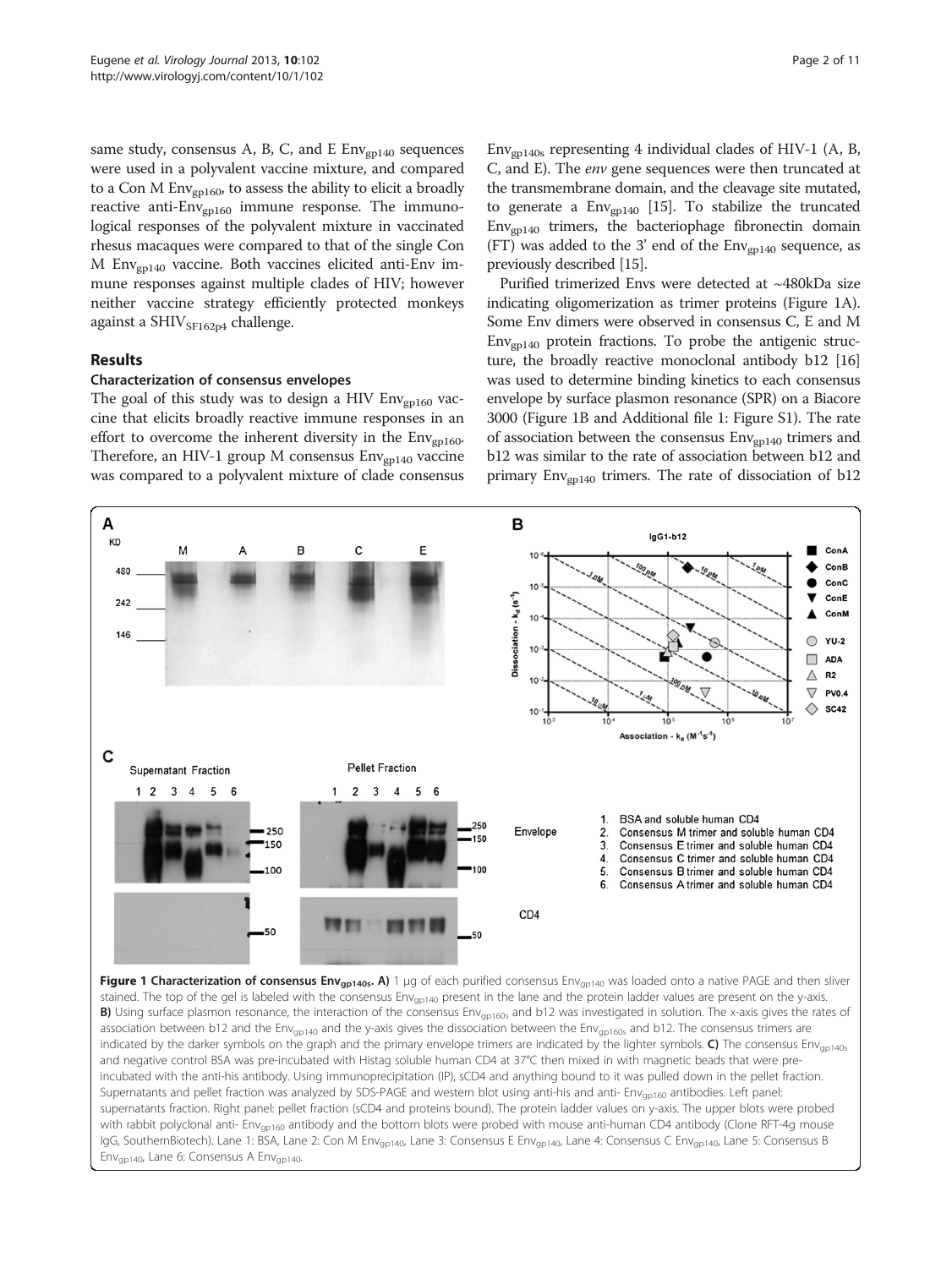<span id="page-2-0"></span>from all the  $Env<sub>gpl40</sub>$  trimers was similar, except for consensus B, which had a slower rate of disassociation. Each  $Env<sub>gpl40</sub>$  bound to the primary HIV receptor, human CD4 (hCD4) (Figure [1C](#page-1-0)). The MAb b12 is a monoclonal isolated from an infected patient with a consensus B wild-type  $Env<sub>gpl60</sub>$  on its viral surfaces and therefore may recognize clade B  $Env<sub>gpl60</sub>$  with more efficiency than non-clade B Envgp160s. In addition, consensus B envelopes are bound with higher affinity antibodies to clade B  $Env<sub>gpl60s</sub>$ , but less so with consensus C Env<sub>gp140</sub>. The reverse is true as well. A polyclonal serum, HIV-Ig, was obtained from the AIDS Reference and Reagent Program. This polyclonal serum, collected from a clade B infected person, may not recognize the consensus E  $Env<sub>g</sub><sub>160</sub>$  with the same affinity and efficiency as the consensus B  $Env<sub>gpl60</sub>$ .

# Vaccination of non-human primates with consensus envelopes

To determine the ability of the vaccines to induce a protective response in non-human primates, rhesus macaques were vaccinated intramuscularly with 300 μg of total  $Env_{gpl40}$  protein either Con M or the polyvalent Con Mixture (equal amounts of each  $Env_{gpl40}$  protein). Animals were treated according to the guidelines of the IACUC of the University of Pittsburgh. All the protocols used were approved by the IACUC of the University of Pittsburgh (#1002617). Monkeys were administered 3 vaccinations of  $Env_{\text{gpl40}}$  formulated with Imject<sup>®</sup> alum adjuvant. Mock vaccinated monkeys were administered PBS formulated with adjuvant (Table 1). Monkeys vaccinated with Con M or polyvalent consensus developed anti- $Env<sub>gpl40</sub>$  antibody titers greater than 1:400 dilution against all consensus  $Env<sub>gpl60s</sub>$  following the three vaccinations (Figure [2A](#page-3-0)). Collected sera were tested for the ability to bind to a set of primary  $Env_{\text{gp160s}}$  representing clades A, B, C, and E (Table [2](#page-4-0)). The diversity of the  $Env<sub>gp160s</sub>$  chosen, as well as their similarity to the consensus  $Env<sub>gpl60s</sub>$ , is displayed in the phylogenetic tree where  $Env<sub>gp160s</sub>$  cluster into their identified clades (Figure [2](#page-3-0)B). The Con M did not cluster with any one clade, but as expected, was located in a more central position on the tree.

Both Con M and polyvalent consensus  $Env<sub>gpl40</sub>$  vaccines elicited anti-  $Env_{gp140}$  antibodies that recognized  $Env<sub>gpl60s</sub>$  from clade A, B and C. However, the  $Env<sub>gpl60</sub>$ SC42, THRO4, PVO4, (clade B), DU172 (clade C) and 93TH975 (clade E) were not significantly recognized by sera collected from vaccinated animals (Figure [2C](#page-3-0)). Overall, there was no binding preference of the elicited anti-Env<sub>gp160</sub> antibodies to primary Env<sub>gp160s</sub> based on clade, location, or year of  $Env_{gpl60}$  isolation.

#### $SHIV<sub>SF162p4</sub>$  challenge

To evaluate the protective efficacy of each vaccine, monkeys were challenged rectally four weeks after final vaccination with  $SHIV<sub>SE162p4</sub>$  (dose:  $640<sub>TCID50</sub>$ ) to ensure all mock vaccinated animals become infected. All mock vaccinated and polyvalent consensus vaccinated monkeys were infected following challenge (Figure [3A](#page-5-0) and B). Viral loads peaked at day 14 post-challenge at  $\sim$ 1  $\times$  10e+6 RNA copies/ml and then declined to undetectable levels by day 80 post-infection as seen in previous studies using the same stock of virus (unpublished and [\[8\]](#page-9-0). Two out of four monkeys (M1 and M4) vaccinated with Con M vaccine had no detectable virus at any time point post-challenge (Figure [3](#page-5-0)C). Monkeys M2 and M3 had a similar viral pattern as mock vaccinated monkeys with a peak at day 14, followed by a rapid decline.

To determine whether Con M  $Env_{\text{gpl40}}$  vaccinated monkeys were protected from infection, at day 70 postchallenge all Con M Env<sub>gp140</sub> vaccinated monkeys were depleted of CD8+ cells by administering monoclonal antibody M-T807R1 intravenously [[17\]](#page-9-0). Seven days following antibody administration, no CD8+ cells were detected in the peripheral blood that was sustained for an additional 18 days (Figure [4A](#page-6-0)). Previously infected monkeys M2 and M3 had a re-emergence of virus during this CD8+-depletion period (Figure [4B](#page-6-0)). Monkey M4 who was initially aviremic after challenge had an emergence of virus after CD8+-depletion. In contrast, monkey M1 maintained undetectable viral loads following CD8+ depletion.

#### Responses to the challenge envelope SF162

At 2 weeks after final vaccination (day -14 prior to challenge), anti-Env $_{SF162}$  IgG antibodies were detected in monkeys vaccinated with either vaccine (Figure [2C](#page-3-0)). In addition, these antibodies were able to neutralize the ability of  $HIV_{SF162}$  to infect cells in vitro (Figure [5](#page-7-0)A). The presence of neutralization titers to all  $Env<sub>gpl60s</sub>$  used in the ELISA binding assay were investigated, however,

Table 1 Vaccine groups and regimen of non-human primate study

| Vaccine group | Animal numbers | Vaccine given                       | Other treatment           |  |  |
|---------------|----------------|-------------------------------------|---------------------------|--|--|
| Group 1       | N1,N2,N3,N4    | Adjuvant only                       |                           |  |  |
| Group 2       | P1.P2.P3.P4    | Mixture of Con A, B, C, E Env gp140 |                           |  |  |
| Group 3       | M1, M2, M3, M4 | Con M Env gp140                     | Depletion of CD8+ T cells |  |  |

Each animal was vaccinated 3 times week 0, 4 and 8. Each vaccine was given in combination alum imject© as an adjuvant. The table gives the vaccine groups, the identification number of animals in each group and the vaccine and treatment (in the case of group 3) received by the animals.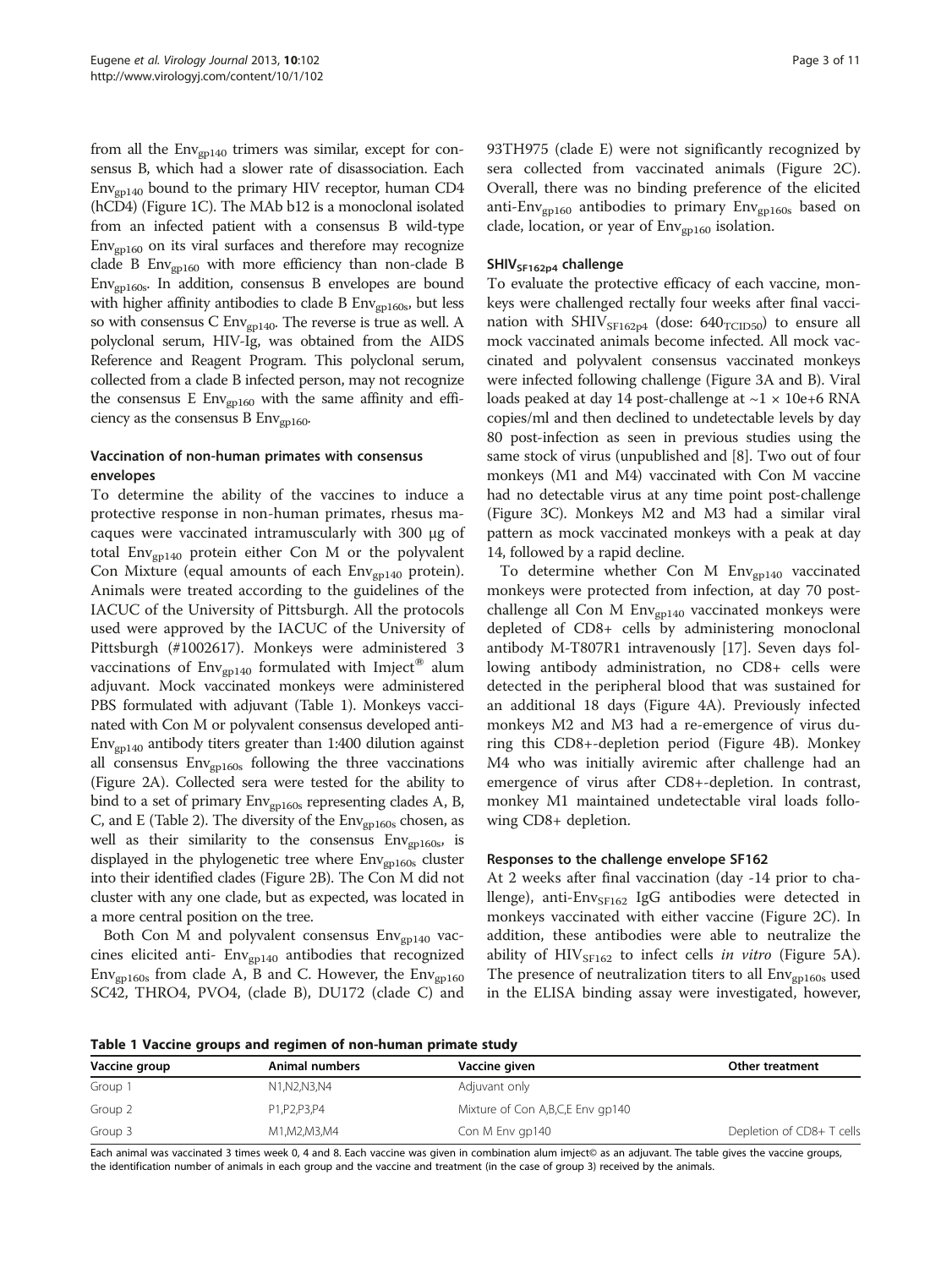<span id="page-3-0"></span>

vaccination. Vaccines were formulated with 300 μg of purified protein and Imject® alum and delivered intramuscularly. A) Sera collected on day 35 was pooled and used to determine total IgG via ELISA for each vaccine group. Bar values represent the geometric mean titer (+95% confidence interval) of log2 transformed titers. The endpoint titer is described on the y–axis and the identified Envgp140 trimer antigen is described on the x-axis. **B)** The unrooted phylogenetic tree was produced using Phylogeny.fr web service and the 14 HIV-1 Env<sub>ap160</sub> sequences based upon the list of Env<sub>ap160s</sub> in Table [2](#page-4-0) showing. The Env<sub>ap160s</sub> were from clades A, B, C, E from 1993-2005. The clades are indicated on the tree and the consensus Env<sub>gp160s</sub> are circled. C) At day 35 post-vaccination, anti-Env<sub>gp160</sub> IgG was detected in the serum samples (1:100 dilution) against a panel of primary Env<sub>gp120s</sub> from clades A, B, C and E via ELISA. Bar values represent the geometric mean titer (95% confidence interval) at an OD450. The OD450 values are displayed on the y-axis and the Env<sub>ap120s</sub> used are listed on the x-axis. A two-way ANOVA with Bonferroni's post-test was used to evaluate Statistical significance between the vaccines for each test antigen. A p-value of less than 0.05 was considered significant.

only titers to  $HIV_{SF162}$  Env<sub>gp160</sub> was observed. All vaccinated monkeys had a neutralizing titer of 1:40, except for monkey M4 that had a titer of 1:320. Two weeks following challenge, only monkey P4 had an increase in neutralizing titers. There were detectable neutralization titers in 3 of the 4 mock vaccinated monkeys two weeks post-challenge (Figure [5](#page-7-0)A). No monkey had antibodies that recognized a set of overlapping SF162  $Env_{gp160}$  peptides. These pools of peptides represented the SF162  $Env<sub>gpl60</sub>$  regions V1/V2, V1 only, or V2 only (data not shown). Interestingly, there was no detectable IFN-γ  $Env<sub>gpl60</sub>$  or gag-specific T-cell responses prior to challenge or 7 days post-challenge. At day 14 and 21 postchallenge, IFN-γ T cell responses were detected in all monkeys (Figure [5](#page-7-0)B), with no significant differences in the number of cells between groups.

### **Discussion**

HIV-1  $Env<sub>gpl60</sub>$  based vaccines protect monkeys against a homologous SHIV challenges [\[18,19](#page-9-0)]. The ability to match the gene sequences used in the vaccine to the possible exposure virus in humans is not possible. Therefore, studies that use a matched  $Env_{\text{gpl60}}$  in the vaccine to the challenge strain is appropriate for proof-of concept studies, but our group set a more challenging goal to protect against a challenge virus with a mismatched vaccine with a limited number of vaccinations. We report here that each consensus sequence representing clade A, B, C, E, in a polyvalent mixture or as a single consensus  $Env<sub>gpl60</sub>$ representing the entire Group M elicited anti- $Env_{gpl40}$ antibodies that bound to a broad panel of HIV-1  $Env<sub>gpl60</sub>$ s. The immunization schedule used was not optimal for antibody affinity maturation; nonetheless, the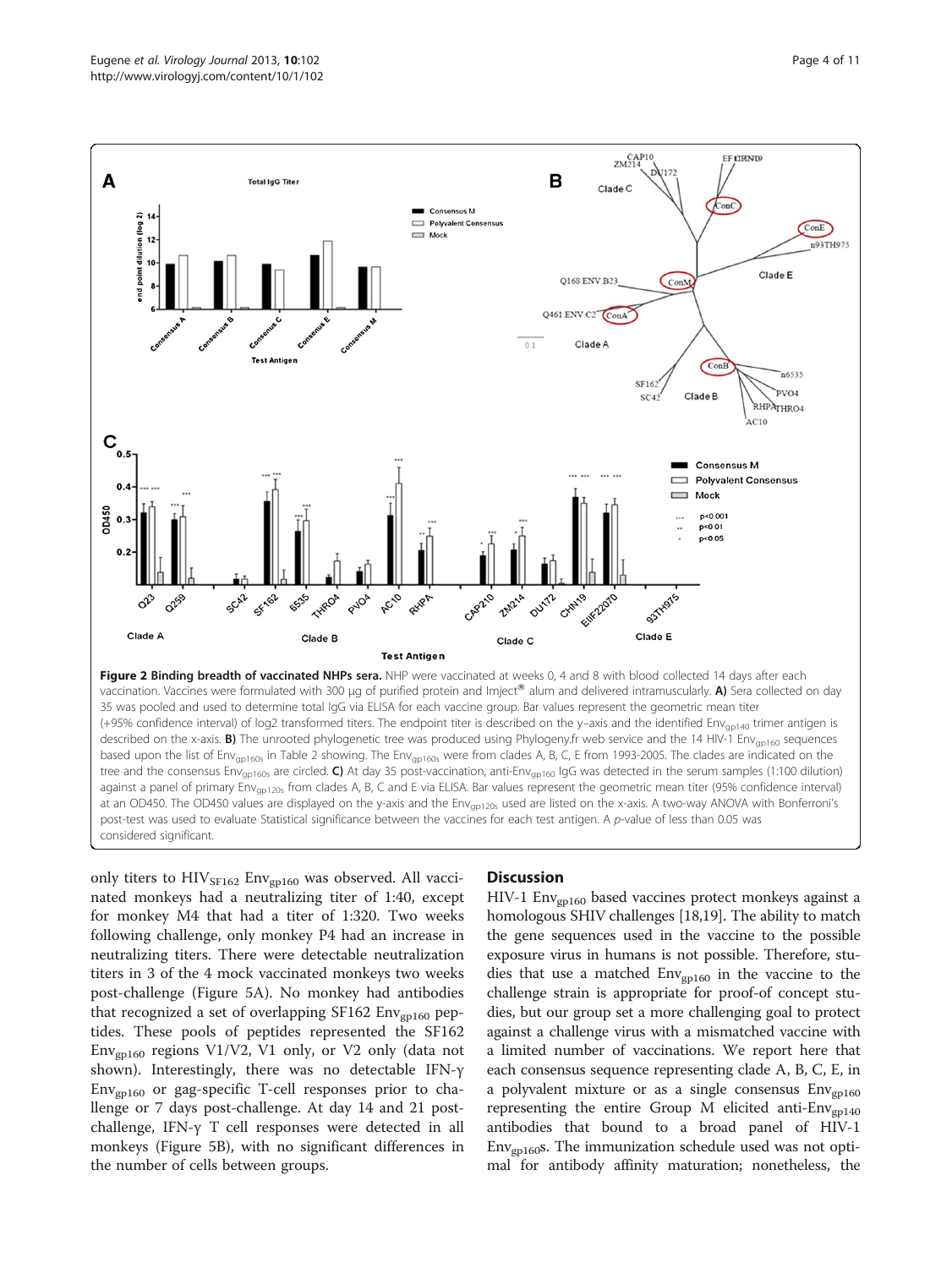<span id="page-4-0"></span>Table 2 Information of envelopes used for assays

| Env ID               | Clade | Location     | Mode of transmission | Length of infection | Mo/yr isolated | Corecepter     |
|----------------------|-------|--------------|----------------------|---------------------|----------------|----------------|
| Du172.17             | C     | South Africa | $M-F$                | 12 weeks            | <b>Nov-98</b>  | R <sub>5</sub> |
| 7M214M.PI 15         | C     | Zambia       | F-M                  | <13 weeks           | $Jul-03$       | R <sub>5</sub> |
| CAP210.2.00.E8       | C     | South Africa | $M-F$                | 5 weeks             | May-05         | R <sub>5</sub> |
| CHN <sub>19</sub>    | C     | China        |                      |                     |                | R <sub>5</sub> |
| HIV16936-2 FF117270  | C     | India        | F-M                  | 1 week              | $Nov-00$       | R <sub>5</sub> |
| O168.ENV.B23         | A     | Kenya        | $M-F$                | 1 week              |                | R <sub>5</sub> |
| O461.ENV.C2          | A     | Kenya        | $M-F$                | 4 weeks             |                | R <sub>5</sub> |
| HIV env 6235 clone 3 | B     | <b>USA</b>   | $M-M$                | 6 weeks             | Mar-95         | R <sub>5</sub> |
| PVO clone 4          | B     | Italy        | $M-M$                | 4 weeks             | Jan-96         | R <sub>5</sub> |
| pRHPA 4259 clone7    | B     | <b>USA</b>   | $M-F$                | < weeks             | Dec-00         | R <sub>5</sub> |
| pTHRO4156 clone 18   | B     | <b>USA</b>   | $M-M$                | 1 week              | Aug-00         | R <sub>5</sub> |
| SC 422661.8          | B     | Trinidad     | F-M                  | 4 weeks             | Jan-95         | R <sub>5</sub> |
| SF162                | B     | <b>USA</b>   |                      |                     |                | R <sub>5</sub> |
| 93TH975-15           | E     | Haiti        | F-M                  | <18 weeks           | Jan-93         | R <sub>5</sub> |

Primary envelopes from various clade was chosen based to have a diversity of locations and mode of mocusal transmission. Envelopes were used to test the presence of binding and neutralizing antibodies elicited by vaccination of consensus vaccines in non-human primates. SF162 was included because it is the challenge virus envelope.

regimen did induce modest neutralizing antibody titers to the challenge  $Env_{\text{gpl60}}$ . However, the elicited immunity did not prevent infection by SHIV<sub>SF162p4</sub>.

In previous studies, consensus sequences designed for clades B and C Gag and  $Env_{\text{gpl40}}$  elicited increased breadth of humoral and cellular immune responses [[12,20](#page-9-0)-[22\]](#page-9-0). Consensus  $Env_{gpl60}$  sequences representing Group M, termed CON-S, elicited antibodies that neutralized multiple  $Env_{gpl60s}$ , as well as eliciting crossclade cellular immune responses [[13,14\]](#page-9-0). However, viral challenges of CON-S vaccinated monkeys were not reported and therefore the efficacy of the induced immune response elicited by these vaccines is unknown.

Compared to  $Env<sub>gpl20</sub>$  monomers,  $Env<sub>gpl40</sub>$  trimers may expose binding and neutralizing epitopes that are present only in Env's quaternary state [[23,24\]](#page-9-0). Our consensus  $Env<sub>gpl40</sub>$  trimers have similar antigenic properties as wild-type  $Env_{\text{gp160s}}$ , as demonstrated by attaching to human CD4 and binding to the monoclonal antibody b12. The b12 antibody recognizes a conserved region on gp120 mapped to a discontinuous epitope overlapping the CD4 binding site [\[25\]](#page-9-0).

Following three intramuscular vaccinations, all monkeys seroconverted by day 14 following the final vaccination. Nonetheless, there were differences in the vaccine efficacy following challenge between the two vaccine groups. Both non-neutralizing and neutralizing antibodies have been implicated in reducing rates of infection by HIV-1 [\[26,27](#page-9-0)]. A report based on the analysis of the sera samples of vaccinated volunteers in the RV144 clinical trial stated that the vaccine elicited antibodies against the V2 region of the HIV-1 Env<sub>gp160</sub> were correlated with lower rates of HIV

infection [[28\]](#page-9-0). Antisera collected from these vaccinated individuals did not neutralize the infection in vitro. Additionally, vaccine induced protection against a neutralization resistant virus in macaques was correlated with antibodies to the V2 region of  $Env_{\text{gpl60}}$  [[29](#page-9-0)]. Whether antibodies that bind to the V2 region are correlated with protection against  $SHIV<sub>SF162p4</sub>$  infection in this study is unclear. There were no antibodies elicited in monkeys vaccinated with Con M or polyvalent consensus Env<sub>gp140</sub> vaccines that recognized SF162  $Env_{epl60}$  linear peptides, including those specific to V2 (data not shown). Further studies are necessary to determine if the two protected animals in the Con M  $Env_{\text{gpl40}}$ group elicited antibodies recognizing conformational epitopes, such as the V1/V2 scaffold proteins. The V1/V2 scaffold was used to analyze human sera collected from vaccinated volunteers in the RV144 clinical trial [[30,31](#page-9-0)]. Determining if antibodies specific to various conformational epitopes on  $Env_{\text{gpl60}}$  may explain the differences observed in vaccinated animals following SHIV challenge.

Two monkeys that had no detectable viral levels following SHIV infection were M1 and M4. M2 and M3 had detectable viral levels and therefore were not protected against infection. Monkeys vaccinated with either polyvalent consensus or Con M  $Env_{\text{gpl40}}$  trimers had neutralizing titers to HIV- $1_{\text{SFI62}}$ . Neutralizing antibodies against  $Env<sub>gp160</sub>$  can protect monkeys against viral challenge [[32,33\]](#page-9-0). However, only one monkey (M4) in the present study had high neutralizing antibodies (1:320) against  $SHIV<sub>SF162p4</sub>$  and had undetectable viral titer 14 days after challenge. However, following CD8+ T cell depletion, virus was detected  $\left(\frac{2 \times 10^5}{2}$  RNA copies /ml) in the blood indicating that infection was not blocked, but may have been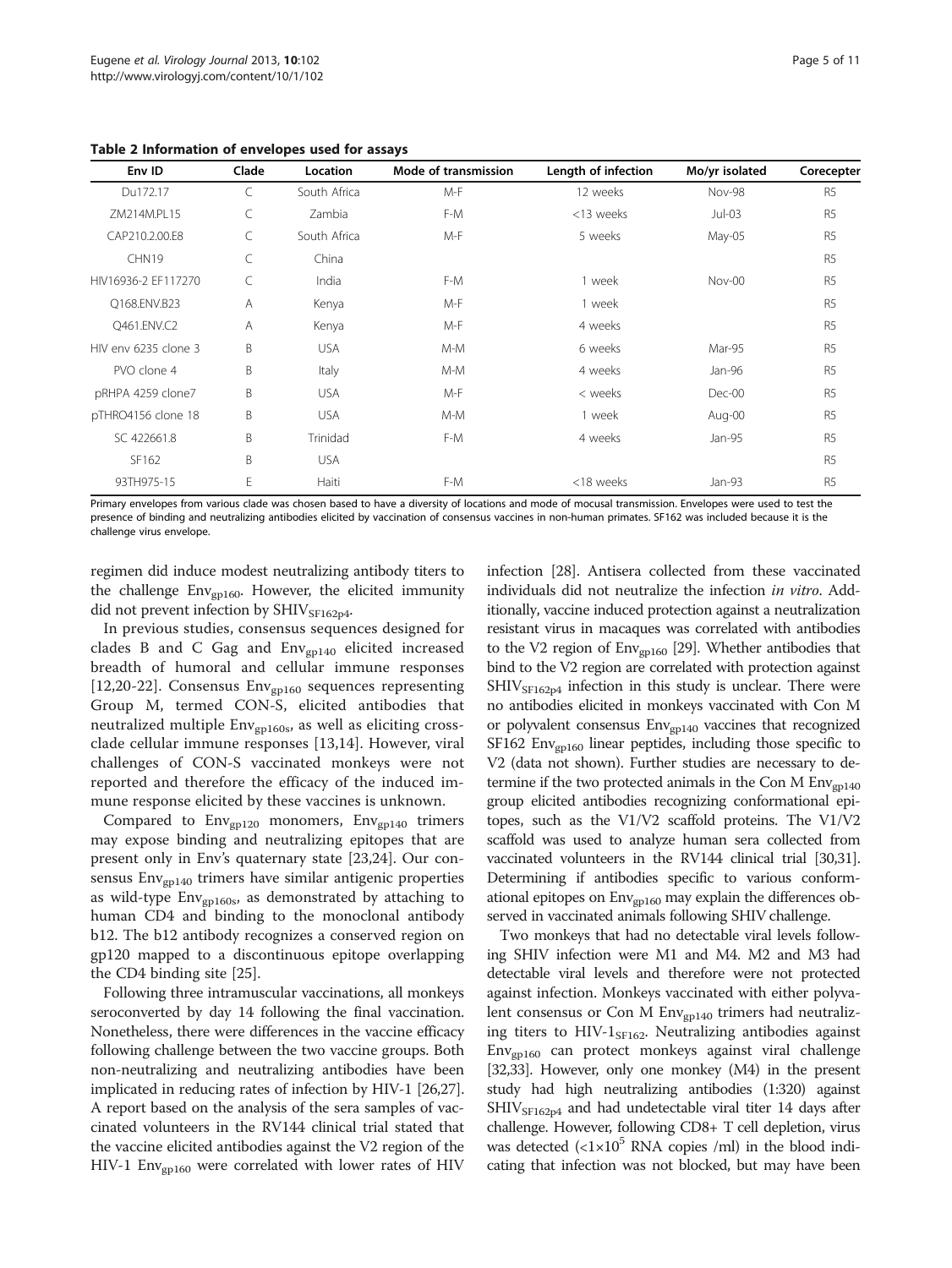<span id="page-5-0"></span>

controlled by the vaccine elicited antibodies. T cell responses did not appear to play a role in protecting the monkeys from infection. There was no difference in the number or kinetics in the elicitation of  $Env<sub>gpl60</sub>$  or Gag specific IFNγ producing cells following challenge in any of the vaccinated monkeys compared to mock vaccinated animals.

Upon CD8+ depletion, it was not unexpected that M2 and M3 had a rebound in blood titer virus, but the detection M4 was unexpected. In contrast to monkey M4, no virus was detected in monkey M1 even after depletion of CD8+ T cells. Both IFNγ specific T cells and neutralizing antibodies were detected, but it is unclear which of these immune responses may have contributed to the protection. In addition, the MHC class I haplotype did not appear to correlate with protection. Even though no viremia was ever detected in monkey M1, it is possible that virus could be located in reservoirs, such as the bone marrow or gut mucosa [\[34](#page-9-0)]. The M-T807R1 monoclonal antibody used for CD8+ T cell depletion is specific for cells in the serum and lymph nodes [[35\]](#page-9-0), therefore, it may have not depleted cells in reservoirs of hidden virus. In an effort to identify possible reasons for M1 protection the animals' halotypes were determined. Monkey M1 had a Mamu-B \*008 MHC class I haplotype, which has been associated with control of  $\text{SIV}_{\text{mac239}}$  virus; the parent virus of the

challenge SHIV<sub>SF162p4</sub> [[36\]](#page-9-0). Therefore, a combination of the neutralizing antibodies, non-neutralizing antibodies and the Mamu-B\*008 MHC class I haplotype may have resulted in "sterilizing" protection after viral challenge. However, the Mamu-B\*008 MHC class I haplotype was also present in monkey M3, which had similar binding and neutralizing antibody titers as monkey M1, but was not protected from SHIV infection. Interestingly, two monkeys vaccinated with the polyvalent consensus vaccine, P2 and P4, had a rebound in viral titers at day 40 post-infection before returning to undetectable levels (Figure 3B). The rebound virus could have been a variant that escaped the vaccine elicited immune response, however, sequencing of the virus in the blood collected at day 40, did not show any significant variation of the viral sequence compared to the input virus on day 0.

While  $Env_{\text{gpl40}}$  only vaccines have been successful against homologous challenge, both the human RV144 trial and previous monkey studies showed significant protection from heterologous challenge, included other HIV protein components [\[8,37,38\]](#page-9-0). Including Tat in the vaccine formulation induces strong and persistent  $CD4^+$  T cells [[39](#page-9-0)] and broadens T cell responses directed against Gag and  $Env<sub>gpl60</sub>$  [[40,41\]](#page-9-0). Gag is known for inducing strong cellular responses that may lead to reduced viral loads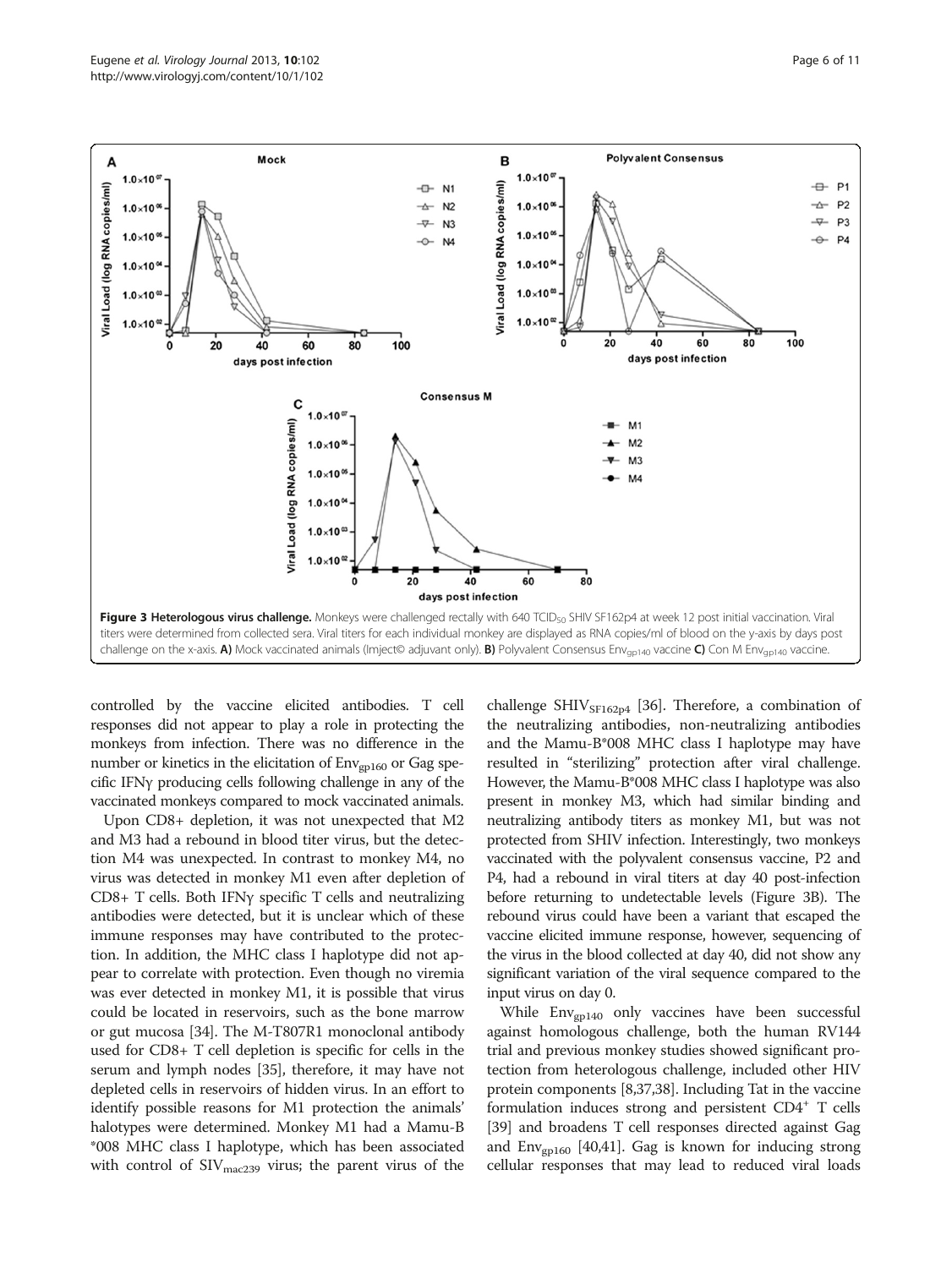<span id="page-6-0"></span>

[[42](#page-9-0)[,43](#page-10-0)]. Addition of Gag and/or Tat to our Con M vaccine may have prevented infection or controlled undetectable virus in vaccinated animals more effectively than Con M  $Env<sub>gpl40</sub>$  alone. Even though some of these studies use  $Env<sub>gpl40</sub>$  proteins, they are combined with other HIV proteins to elicit a broadly reactive response. In our vaccine presented here, the purified VLPs only have Gag and  $Env<sub>gpl40</sub>$  expressed in different modalities than VLPs and we achieve a broadly reactive anti-Env<sub>gp140</sub> response using our consensus Env<sub>gp160s</sub>. For example, viral vectors are used to express Gag and  $Env_{\text{gpl60}}$  independently in the RV144 human trial, which really does not allow for comparison with our VLP strategy.

## Conclusion

Rhesus macaques were vaccinated with trimerized  $Env<sub>gpl40</sub>$ proteins representing consensus sequences for clade A, B, C, E, in a polyvalent mixture or as a single consensus  $Env<sub>gpl60</sub>$  representing the entire Group M. These consensus Envgp140 elicited antibodies with cross-clade anti-Env  $_{\text{g}p140}$  binding against a panel of HIV-1 Env $_{\text{g}p160s}$ . However, this breadth of antibody binding to HIV-1 Env<sub>gp160s</sub> only

partially correlated with the prevention of infection by  $SHIV<sub>SF162p4</sub>$ 

# Materials and methods

# Vaccines design

The consensus sequences represent the most common amino acids found at each position of the aligned envelope sequences used. One hundred Env<sub>gp160s</sub> sequences per clade were used to design consensus sequences of clades A, B, C, and E. The design of the group M consensus  $Env_{gpl60}$  was based on two hundred  $Env_{gpl60}$  sequences representing clades A, B, C, D, E, F and H.  $Env<sub>gpl60s</sub>$ chosen were isolated following mucosal transmission, within weeks after infection and included a diversity of viruses that were isolated in different locations around the world between 1995 and 2005. Each  $Env<sub>gpl60</sub>$  used the CCR5 co-receptor. Vaccine immunogens were designed as  $Env<sub>gp140</sub>$  trimers as previously described [[15](#page-9-0)].

#### Protein purification

Human embryonic kidney (HEK) 293T cells were transiently transfected with DNA (8 μg) expressing one of the consensus HIV-1  $Env_{gp140}$  proteins or wild type  $Env_{gp120}$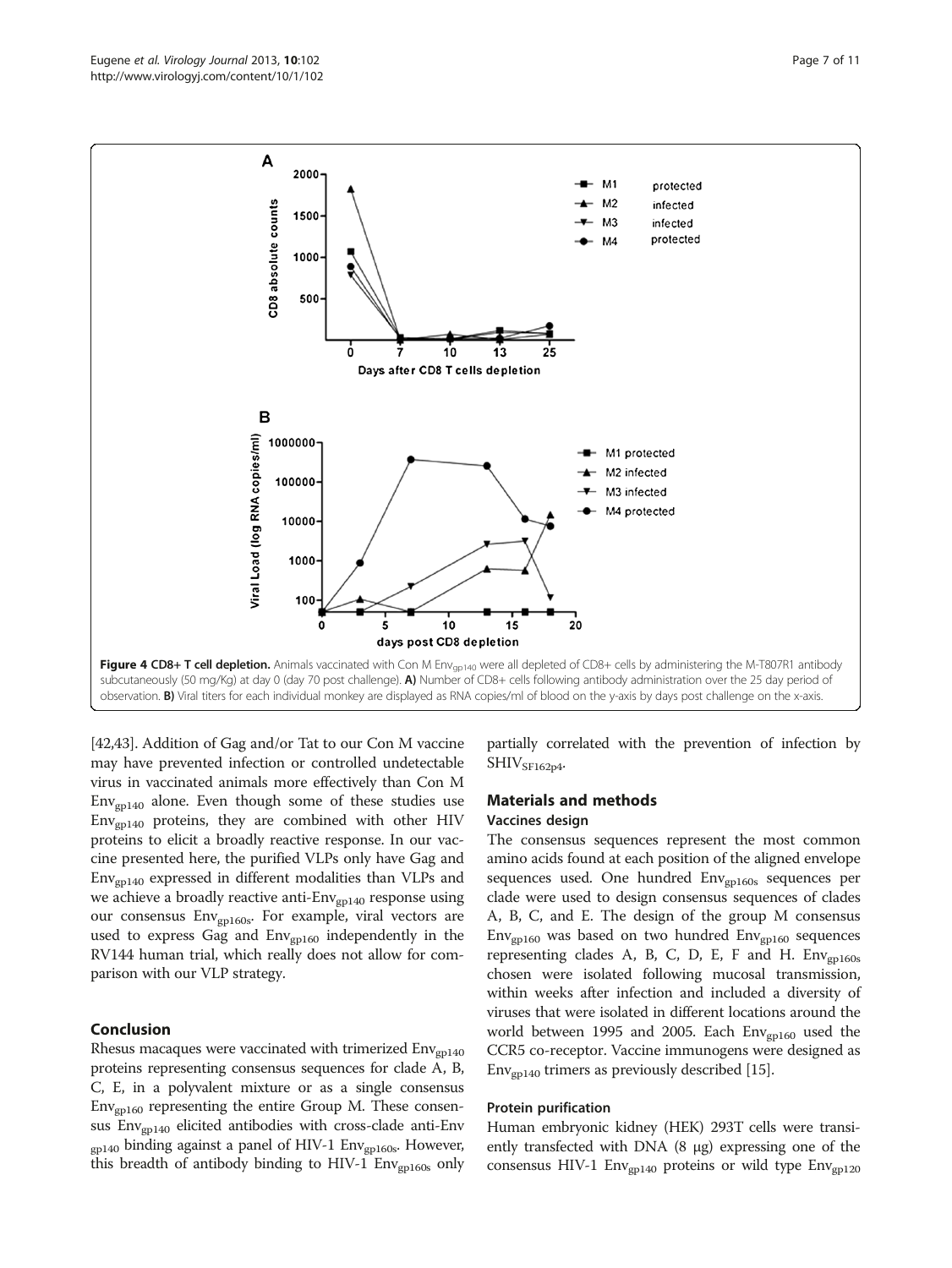<span id="page-7-0"></span>

6X-HIS tagged proteins. Following DNA transfection as previously described [[44](#page-10-0)], secreted  $Env<sub>gpl40</sub>$  proteins were purified using lectin columns made from agarose galanthus nivalis (snowdrop) lectin (Vector laboratories, Burlingame, CA, USA) [[45](#page-10-0)] and the  $Env_{\text{gpl20}}$  6X-HIS tagged proteins were purified using nickel columns [[44](#page-10-0)]. Other purified Envgp160s used for ELISAs were purchased from eEnzyme (Gaithersburg, MD, USA). Each purified consensus Env<sub>gp140</sub> trimer protein (1 μg) was loaded on to NativePAGE native gel (Invitrogen, Carlsbad, CA, USA) and separated by electrophoresis in the manufacture's recommended buffers. After separation, the proteins were detected using the ProteoSilver Sliver Stain kit (Sigma, St. Louis, MO, USA) following manufacturer's protocol [\[44](#page-10-0)].

#### CD4 binding assay

The CD4 binding assay was performed to demonstrate  $Env<sub>gpl60</sub>$  binding to its primary receptor using a similar protocol as previously described [\[46\]](#page-10-0). Protein G Dynabeads (Invitrogen) were mixed with anti-his antibody. The tubes with the mixture were placed on the magnets to remove all unbound antibody. Then soluble human CD4-6XHIS tagged protein (eEnzyme, Gaithersburg, MD, USA) and consensus  $Env<sub>gpl40</sub>$  mixtures were then mixed with the beads. Following pellet fractionation, samples were separated on a 10% SDS PAGE gel, transferred unto a nitrocellulose membrane and probed for sCD4 or Env<sub>gp160</sub> using specific antibodies. Following secondary IgG-HRP antibodies which were used to detect proteins by Western blot.

#### Surface plasmon resonance

MAb b12 binding kinetic analyses of the HIV rgp140(s) was performed by surface plasmon resonance (SPR) on a Biacore 3000 (GE/Biacore AB, Inc., Uppsala, Sweden) as previously described [\[47\]](#page-10-0).

#### Animals and vaccination

Animals were treated according to the guidelines of the IACUC of the University of Pittsburgh. All the protocols used were approved by the IACUC of the University of Pittsburgh (#1002617). Rhesus macaques (Macaca mulatta) were used for all non-human primate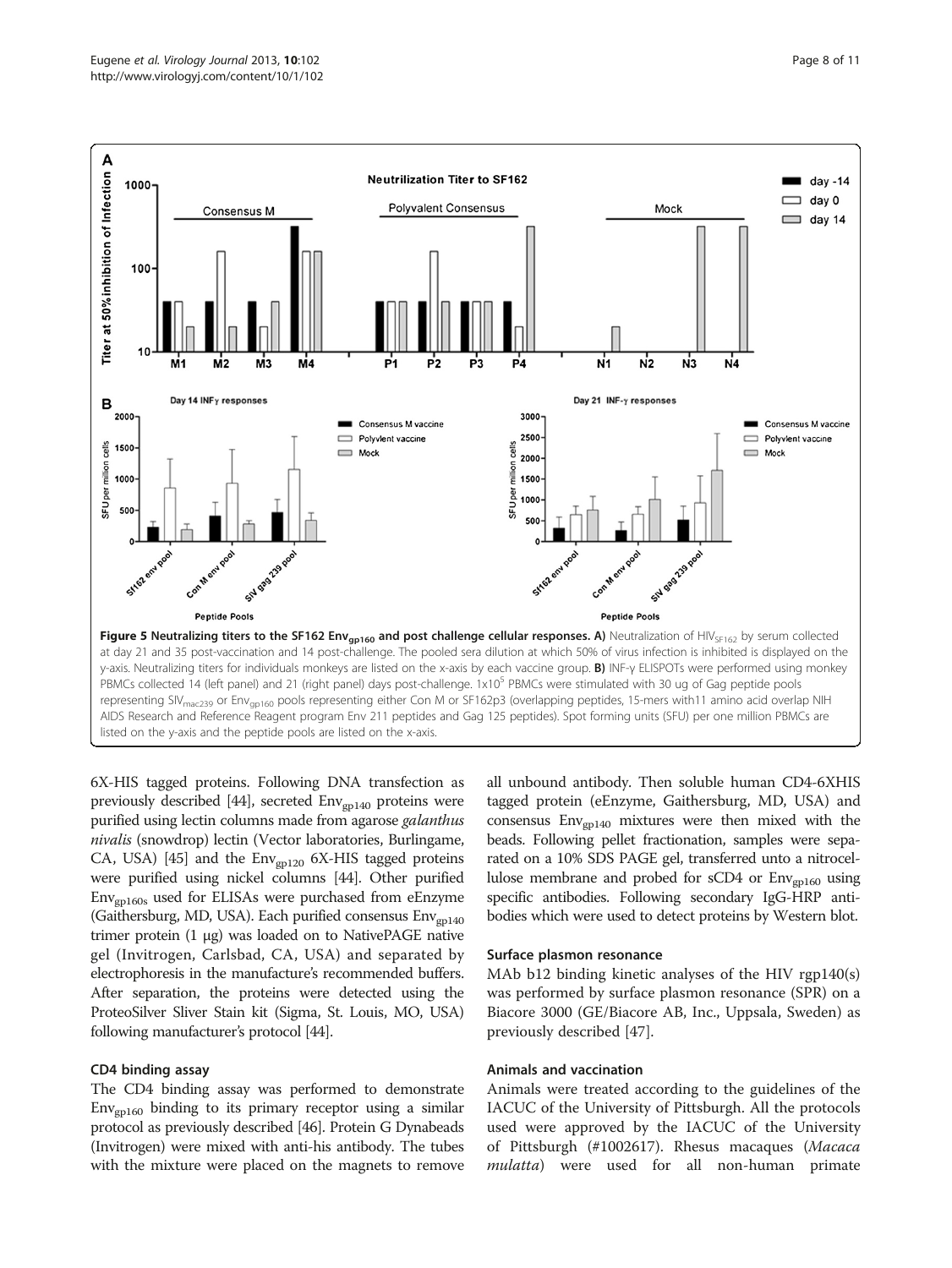<span id="page-8-0"></span>experiments. All animals were cared for adhering to USDA guidelines for laboratory animals. Rhesus macaques were anesthetized using 10-20 mg/kg ketamine and vaccinated intramuscularly in the quadriceps and formulated with Imject® alum adjuvant (Imject® Alum, Pierce Biotechnology; Rockford, IL, USA). Vaccinations were completed at weeks 0, 4 and 8. Twelve animals were divided into three (3) groups, four animals per group (Table [1](#page-2-0)). For blood sample collection animals were anesthetized with a mixture of ketamine/xylazine. Sera was then harvested and stored at -80°C until needed.

### Immune assays

Total anti-Env<sub>gp160</sub> IgG was detected by enzyme-linked immunosorbent assay (ELISA) using Concanavalin A (50 μg/μl) per well as previously described [[8](#page-9-0)]. End point titer for assay was determined as the reciprocal of the dilution at which the optical density reading was above the mean plus two standard deviations of naïve sera. For In vitro neutralization, antisera were tested for the ability to neutralize virus infection in vitro using TZM-Bl indicator cells [\[8](#page-9-0)]. The sera dilution necessary to neutralize virus was calculated by the following formula (relative light units (RLU) of virus only-RLU of cell only)/2 + RLU cell only. For assessment of T cell responses, NHP IFN-γ ELISPOT was used to enumerate anti- $Env_{\text{gpl60}}$  specific cellular responses. The number of anti- $Env_{gpl60}$  (SF162p3 and Con M) and Gag (SIV<sub>mac239</sub>) specific IFN-γ secreting cells were determined using the non-human primate enzyme-linked immunospot (ELISPOT) assay (R&D Systems, Minneapolis, MN, USA).

#### SHIV viral load determination

Real time PCR-based SIV viral detection assay was used to determine the viral titers post-challenge as described in [[48](#page-10-0)]. cDNA (10  $\mu$ ) generated by the RT-RCR reaction was then used for PCR using the ABI 7000 Gene detection system (Applied Bioscience, Carlsbad, California, USA).

#### Anti-CD8 cell depletion by antibody administration

All animals in the Con M group were depleted of CD8+ T cells. The antibody M-T807R1 (NIH NHP Reagent Source, Beth Israel Deacones Medical Center, Boston, MA, USA) was administered subcutaneously (50 mg/Kg) on day 0 (Day 70 post infection). CD8+ T cell depletion was verified using TruCOUNT tubes (BD Bioscience, San Jose, CA, USA).

#### Statistical analysis

Statistical tests were performed using Graph Pad Prism software. Statistical significance of antibody test was determined by two-way analysis of variance (ANOVA) followed by the Bonferroni's post-hoc test. Post-test was used to analyze differences between the vaccine groups. Significance was determined to be a p<0.05.

# Additional file

[Additional file 1: Figure S1.](http://www.biomedcentral.com/content/supplementary/1743-422X-10-102-S1.pdf) Representative sensograms of IgG b12 SPR data. SPR binding isotherms detailing the interaction of each recombinant trimeric Env<sub>ap140</sub> with the monoclonal antibody b12 are displayed. Indicated concentrations of each Env<sub>antan</sub> were flowed over captured b12 at 37°C on CM5 chips as detailed in Materials and Methods. Association rates, dissociation rates, and affinity constants were calculated with BIA evaluation 4.1.1 software (GE/Biacore AB, Uppsala, Sweden). A, ConA; B, ConB; C, ConC; D, Con M; E, ConE; F, ADA; G, PV0.04; H, R2; I, SC42; and J, YU2. Black lines are determined 1:1 Langmuir kinetic fits. RU, resonance units.

#### Competing interests

The authors declare that they have no competing interests.

#### Authors' contributions

HSE designed and performed most of the experiments analyze data and wrote the paper. BRP was instrumental in animal care and processing of animal samples. JKC performed and analyzed all Surface plasmon resonance data. She was also involve in discussion on results and implications and commented on the manuscript. Finally TMR was the supervisor on the project and was involved in discussions on the results and its implications. He was also instrumental in editing of the manuscript at all stages. All authors read and approved the final manuscript.

#### Acknowledgements

This research was primarily supported by an award from the National Institute of Health/National Institute of Allergy and Infectious Diseases R01AI068507 to T.M.R. The HIV and SIV specific peptides and reagents were obtained through the AIDS Research and Reference Reagent Program, Division of AIDS, NIAID, NIH including TZM-bl cells (also called JC57BL-13) (#8129). The authors would also thank investigators that provided specific HIV-1 isolates (Rob Center, Dennis Ellenberger, Phalguni Gupta, Beatrice Hahn, David Montefiori, Gary Nabel, Yiming Shao, and Carolyn Williamson). We are also grateful to Amara Luckay and Jim Smith at the CDC for determination of viral loads. This work was supported, in part, under a grant with the Pennsylvania Department of Health. The department specifically disclaims responsibility for any analyses, interpretations or conclusions.

#### Author details

<sup>1</sup>Center for Vaccine Research, University of Pittsburgh, 9047 BST3; 3501 Fifth Avenue, Pittsburgh, PA 15261, USA. <sup>2</sup>Department of Microbiology and Molecular Genetics, University of Pittsburgh, Pittsburgh, PA, USA. <sup>3</sup>Graduate Program in Molecular Virology and Microbiology, University of Pittsburgh, Pittsburgh, PA, USA.

#### Received: 12 September 2012 Accepted: 28 February 2013 Published: 2 April 2013

#### References

- 1. Hemelaar J: The origin and diversity of the HIV-1 pandemic. Trends Mol Med 2012, 18(3):182–192.
- 2. Gaschen B, Taylor J, Yusim K, Foley B, Gao F, Lang D, Novitsky V, Haynes B, Hahn BH, Bhattacharya T, et al: Diversity Considerations in HIV-1 Vaccine Selection. Science (New York, NY) 2002, 296:2354–2360.
- 3. Spira S, Wainberg MA, Loemba H, Turner D, Brenner BG: Impact of clade diversity on HIV-1 virulence, antiretroviral drug sensitivity and drug resistance. J Antimicrob Chemother 2003, 51(2):229-240.
- 4. McBurney SP, Ross TM: Viral sequence diversity: challenges for AIDS vaccine designs. Expert Rev Vaccines 2008, 7(9):1405–1417.
- 5. Lu S, Grimes Serrano JM, Wang S: Polyvalent AIDS Vaccines. Curr HIV Res 2010, 8(8):622–629.
- 6. Arenas M, Posada D: Computational Design of Centralized HIV-1 Genes. Curr HIV Res 2010, 8(8):613–621.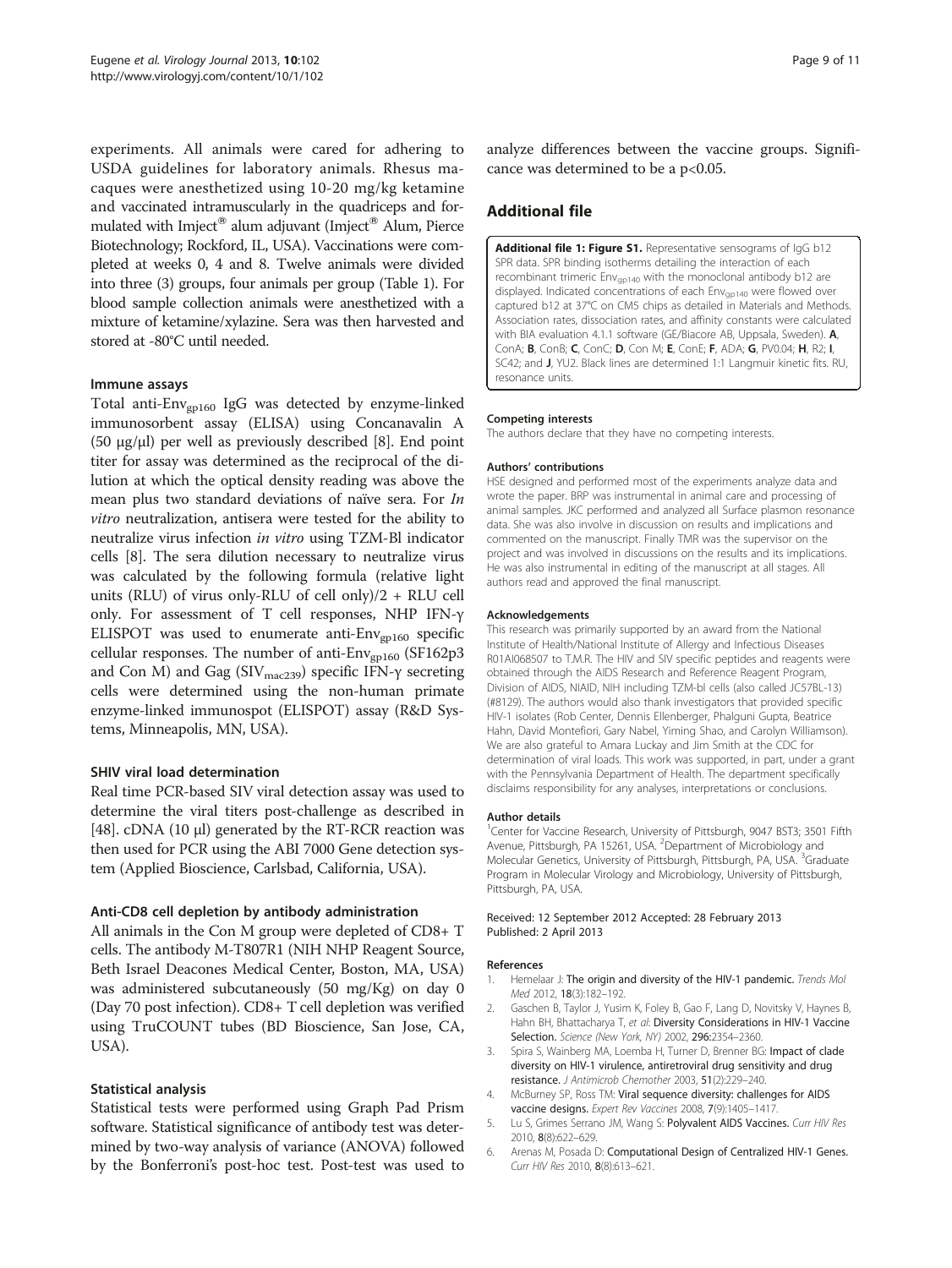- <span id="page-9-0"></span>7. Gao F, Liao H-X, Hahn BH, Letvin NL, Korber BT, Haynes BF: Centralized HIV-1 Envelope Immunogens and Neutralizing Antibodies. Curr HIV Res 2007, 5(6):572–577.
- McBurney SP LG, Forthal DN, Ross TM: Evaluation of heterologous vaginal SHIV SF162p4 infection following vaccination with a polyvalent clade B virus-like particle vaccine. AIDS Res Hum Retroviruses 2012. in Press.
- 9. Wang S, Kennedy JS, West K, Montefiori DC, Coley S, Lawrence J, Shen S, Green S, Rothman AL, Ennis FA, et al: Cross-subtype antibody and cellular immune responses induced by a polyvalent DNA primeâ€"protein boost HIV-1 vaccine in healthy human volunteers. Vaccine 2008, 26(8):1098–1110.
- 10. Lakhashe SK, Wang W, Siddappa NB, Hemashettar G, Polacino P, Hu SL, Villinger F, Else JG, Novembre FJ, Yoon JK, et al: Vaccination against Heterologous R5 Clade C SHIV: Prevention of Infection and Correlates of Protection. PLoS One 2011, 6(7):e22010.
- 11. Yan J, Yoon H, Kumar S, Ramanathan MP, Corbitt N, Kutzler M, Dai A, Boyer JD, Weiner DB: Enhanced Cellular Immune Responses Elicited by an Engineered HIV-1 Subtype B Consensus-based Envelope DNA Vaccine. Mol Ther 2007, 15(2):411–421.
- 12. McBurney SP, Ross TM: Human immunodeficiency virus-like particles with consensus envelopes elicited broader cell-mediated peripheral and mucosal immune responses than polyvalent and monovalent Env vaccines. Vaccine 2009, 27(32):4337–4349.
- 13. Santra S, Korber BT, Muldoon M, Barouch DH, Nabel GJ, Gao F, Hahn BH, Haynes BF, Letvin NL: A centralized gene-based HIV-1 vaccine elicits broad cross-clade cellular immune responses in rhesus monkeys. PNAS 2008, 105(30):10489–10494.
- 14. Liao H-X, Sutherland LL, Xia S-M, Brock ME, Scearce RM, Vanleeuwen S, Alam SM, McAdams M, Weaver FA, Camacho ZT, et al: A group M consensus envelope glycoprotein induces antibodies that neutralize subsets of subtype B and C HIV-1 primary viruses. Virology 2006, 353(2):268–282.
- 15. Bower JF, Li Y, Wyatt R, Ross TM: HIV-1 Envgp140 trimers elicit neutralizing antibodies without efficient induction of conformational antibodies. Vaccine 2006, 24(26):5442–5451.
- 16. Pantophlet R, Wilson IA, Burton DR: Improved design of an antigen with enhanced specificity for the broadly HIV-neutralizing antibody b12. PEDS 2004, 17(10):749-758.
- 17. Watkins JD, Siddappa NB, Lakhashe SK, Humbert M, Sholukh A, Hemashettar G, Wong YL, Yoon JK, Wang W, Novembre FJ, et al: An Anti-HIV-1 V3 Loop Antibody Fully Protects Cross-Clade and Elicits T-Cell Immunity in Macaques Mucosally Challenged with an R5 Clade C SHIV. PLoS One 2011, 6(3):e18207.
- 18. Barnett SW, Srivastava IK, Kan E, Zhou F, Goodsell A, Cristillo AD, Ferrai MG, Weiss DE, Letvin NL, Montefiori D, et al: Protection of macaques against vaginal SHIV challenge by systemic or mucosal and systemic vaccinations with HIV-envelope. AIDS 2008, 22(3):339–348.
- 19. Barnett SW, Burke B, Sun Y, Kan E, Legg H, Lian Y, Bost K, Zhou F, Goodsell A, zur Megede J, et al: Antibody-Mediated Protection against Mucosal Simian-Human Immunodeficiency Virus Challenge of Macaques Immunized with Alphavirus Replicon Particles and Boosted with Trimeric Envelope Glycoprotein in MF59 Adjuvant. J Virol 2010, 84(12):5975–5985.
- 20. Kothe DL, Decker JM, Li Y, Weng Z, Bibollet-Ruche F, Zammit KP, Salazar MG, Chen Y, Salazar-Gonzalez JF, Moldoveanu Z, et al: Antigenicity and immunogenicity of HIV-1 consensus subtype B envelope glycoproteins. Virology 2007, 360(1):218–234.
- 21. Kothe DL, Li Y, Decker JM, Bibollet-Ruche F, Zammit KP, Salazar MG, Chen Y, Weng Z, Weaver EA, Gao F, et al: Ancestral and consensus envelope immunogens for HIV-1 subtype C. Virology 2006, 352(2):438–449.
- 22. Barouch DH, Liu J, Li H, Maxfield LF, Abbink P, Lynch DM, Iampietro MJ, SanMiguel A, Seaman MS, Ferrari G, et al: Vaccine protection against acquisition of neutralization-resistant SIV challenges in rhesus monkeys. Nature 2012. advance online publication.
- 23. Sharma VA, Kan E, Sun Y, Lian Y, Cisto J, Frasca V, Hilt S, Stamatatos L, Donnelly JJ, Ulmer JB, et al: Structural characteristics correlate with immune responses induced by HIV envelope glycoprotein vaccines. Virology 2006, 352(1):131–144.
- 24. Harris A, Borgnia MJ, Shi D, Bartesaghi A, He H, Pejchal R, Kang Y, Depetris R, Marozsan AJ, Sanders RW, et al: Trimeric HIV-1 glycoprotein gp140 immunogens and native HIV-1 envelope glycoproteins display the same closed and open quaternary molecular architectures. Proc Natl Acad Sci U S A 2011, 108:11440–11445.
- 25. Saphire EO, Parren PWHI, Pantophlet R, Zwick MB, Morris GM, Rudd PM, Dwek RA, Stanfield RL, Burton DR, Wilson IA: Crystal Structure of a Neutralizing Human IgG Against HIV-1: A Template for Vaccine Design. Science 2001, 293(5532):1155–1159.
- 26. Holl V, Peressin M, Moog C: Antibody-Mediated Fcψ Receptor-Based Mechanisms of HIV Inhibition: Recent Findings and New Vaccination Strategies. Viruses 2009, 1:1265–1294.
- 27. Burton DR: Antibodies, viruses and vaccines. Nat Rev Immunol 2002, 2(9):706–713.
- 28. Haynes BF, Gilbert PB, McElrath MJ, Zolla-Pazner S, Tomaras GD, Alam SM, Evans DT, Montefiori DC, Karnasuta C, Sutthent R, Liao HX, et al: Immunecorrelates analysis of an HIV-1 vaccine efficacy trial. N Engl J Med 2012, 366(14)):1275–86.
- 29. Barouch DH, Liu J, Li H, Maxfield LF, Abbink P, Lynch DM, Iampietro MJ, SanMiguel A, Seaman MS, Ferrari G, et al: Vaccine protection against acquisition of neutralization-resistant SIV challenges in rhesus monkeys. Nature. advance online publication.
- 30. Rerks-Ngarm S, Pitisuttithum P, Nitayaphan S, Kaewkungwal J, Chiu J, Paris R, Premsri N, Namwat C, de Souza M, Adams E, et al: Vaccination with ALVAC and AIDSVAX to Prevent HIV-1 Infection in Thailand. N Eng J Med 2009, 361:2209–2220.
- 31. Haynes BF, Gilbert PB, McElrath MJ, Zolla-Pazner S, Tomaras GD, Alam SM, Evans DT, Montefiori DC, Karnasuta C, Sutthent R, et al: Immune-Correlates Analysis of an HIV-1 Vaccine Efficacy Trial. N Eng J Med 2012, 366(14):1275-1286.
- 32. Hessell AJ, Rakasz EG, Tehrani DM, Huber M, Weisgrau KL, Landucci G, Forthal DN, Koff WC, Poignard P, Watkins DI, et al. **Broadly Neutralizing** Monoclonal Antibodies 2F5 and 4E10 Directed against the Human Immunodeficiency Virus Type 1 gp41 Membrane-Proximal External Region Protect against Mucosal Challenge by Simian-Human Immunodeficiency Virus SHIVBa-L. J Virol 2009, 84:1302–1313.
- 33. Barnett SW, Srivastava IK, Kan E, Zhou F, Goodsell A, Cristillo AD, Ferrai MG, Weiss DE, Letvin NL, Montefiori D, et al: Protection of macaques against vaginal SHIV challenge by systemic or mucosal and systemic vaccinations with HIV-envelope. AIDS 2008, 22(3):339–348.
- Smith M, Wightman F, Lewin S: HIV Reservoirs and strategies for eradication. Curr HIV/AIDS Rep 2012, 9:5-15.
- 35. Veazey RS, Acierno PM, McEvers KJ, Baumeister SHC, Foster GJ, Rett MD, Newberg MH, Kuroda MJ, Williams K, Kim E-Y, et al: Increased Loss of CCR5+ CD45RAâ^' CD4+ T Cells in CD8+ Lymphocyte-Depleted Simian Immunodeficiency Virus-Infected Rhesus Monkeys. J Virol 2008, 82:5618–5630.
- 36. Loffredo JT, Maxwell J, Qi Y, Glidden CE, Borchardt GJ, Soma T, Bean AT, Beal DR, Wilson NA, Rehrauer WM, et al: Mamu-B\*08-Positive Macaques Control Simian Immunodeficiency Virus Replication. J Virol 2007, 81:8827–8832.
- 37. Lakhashe SK, Velu V, Siddappa NB, Dipasquale JM, Hemashettar G, Yoon JK, Rasmussen RA, Yang F, Lee SJ, Montefiori DC, et al: Prime-boost vaccination with heterologous live vectors encoding SIV gag and multimeric HIV-1 gp160 protein: efficacy against repeated mucosal R5 clade C SHIV challenges. Vaccine 2011, 29(34):5611–24.
- 38. Sundling C, Forsell MN, O'Dell S, Feng Y, Chakrabarti B, Rao SS, Loré K, Mascola JR, Wyatt RT, Douagi I, et al: Soluble HIV-1 Env trimers in adjuvant elicit potent and diverse functional B cell responses in primates. J Exp Med 2010, 207(9):2003–2017.
- 39. Leroux-Roels I, Koutsoukos M, Clement F, Steyaert S, Janssens M, Bourguignon P, Cohen K, Altfeld M, Vandepapelière P, Pedneault L, et al: Strong and persistent CD4+ T-cell response in healthy adults immunized with a candidate HIV-1 vaccine containing gp120, Nef and Tat antigens formulated in three Adjuvant Systems. Vaccine 2010, 28(43):7016–7024.
- 40. Gavioli R, Cellini S, Castaldello A, Voltan R, Gallerani E, Gagliardoni F, Fortini C, Cofano EB, Triulzi C, Cafaro A, et al: The Tat protein broadens T cell responses directed to the HIV-1 antigens Gag and Env: Implications for the design of new vaccination strategies against AIDS. Vaccine 2008, 26(5):727–737.
- 41. Ferrantelli F, Maggiorella MT, Schiavoni I, Sernicola L, Olivieri E, Farcomeni S, Pavone-Cossut MR, Moretti S, Belli R, Collacchi B, et al: A combination HIV vaccine based on Tat and Env proteins was immunogenic and protected macaques from mucosal SHIV challenge in a pilot study. Vaccine 2011, 29(16):2918–2932.
- 42. Ferre AL, Lemongello D, Hunt PW, Morris MM, Garcia JC, Pollard RB, Yee HF, Martin JN, Deeks SG, Shacklett BL: Immunodominant HIV-Specific CD8+ T-Cell Responses Are Common to Blood and Gastrointestinal Mucosa, and Gag-Specific Responses Dominate in Rectal Mucosa of HIV Controllers. J Virol 2010, 84(19):10354–10365.